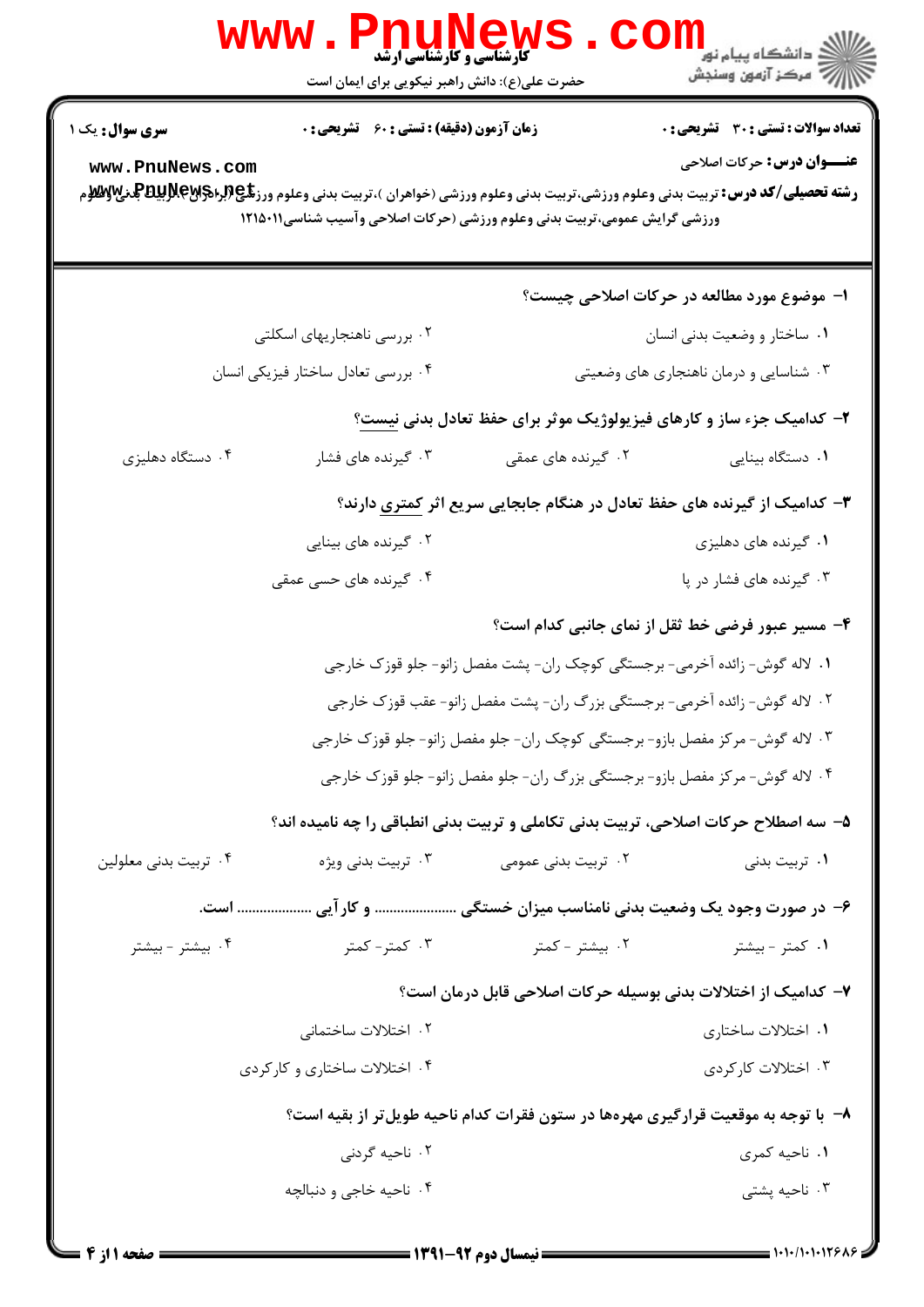|                                           | www.rnunew<br><b>کارشناسی و کارشناسی ارشد</b><br>حضرت علی(ع): دانش راهبر نیکویی برای ایمان است                                                                                      |                                                                                                                                              | <sup>ان</sup> گ دانشگاه پيام نور<br>ا <mark>∛</mark> مرکز آزمون وسنجش                                                     |
|-------------------------------------------|-------------------------------------------------------------------------------------------------------------------------------------------------------------------------------------|----------------------------------------------------------------------------------------------------------------------------------------------|---------------------------------------------------------------------------------------------------------------------------|
| <b>سری سوال : ۱ یک</b><br>www.PnuNews.com | <b>زمان آزمون (دقیقه) : تستی : 60 ٪ تشریحی : 0</b><br>ورزشی گرایش عمومی،تربیت بدنی وعلوم ورزشی (حرکات اصلاحی وآسیب شناسی۱۲۱۵۰۱۱                                                     |                                                                                                                                              | <b>تعداد سوالات : تستی : 30 ٪ تشریحی : 0</b><br><b>عنـــوان درس:</b> حرکات اصلاحی                                         |
|                                           | ۰۲ ارتباط قسمتهای مختلف بدن نسبت به خط ثقل<br>۰۴ هر سه مورد                                                                                                                         |                                                                                                                                              | ۹– وضعیت بدنی یعنی<br>٠١ ترتيب قرار گرفتن صحيح و متناسب اجزاي بدن<br>۰۳ ترکیب ساختار مفاصل بدن در هر لحظه از زمان         |
| ۰۴ مشاهده از پشت سر                       | ۰۳ مشاهده از پهلو                                                                                                                                                                   | ۰۲ مشاهده از روبرو                                                                                                                           | ∙۱− سنجش وضعیت قوسهای ستون فقرات چگونه انجام می شود؟<br>٠١ از طريق لمس                                                    |
|                                           | 11- دامنه طبیعی حرکت ستون فقرات در حرکت چرخش به طرفین و فلکشن جانبی بهترتیب حدود چند درجه است؟<br>۰۲ ۸۵ درجه و ۳۰ درجه<br>۰۴ ۲۸ درجه و ۳۸ درجه                                      |                                                                                                                                              | ۰۱ هر دو ۴۵ درجه<br>۰۳ درجه و ۲۸ درجه<br>۱۲– در ناهنجاری لوردوز گردنی کدامیک از تغییرات زیر در بدن انجام میشود؟           |
|                                           | ۰۲ چانه به جلو می آید<br>۰۴ تغییری در وضعیت سر و چانه ایجاد نمی شود<br>۱۳- در عارضه سر به جلو کدام گروه از عضلات تقویت و کدام گروه تحت کشش قرار می گیرد؟                            | ٠. عضلات بخش قدامي و خلفي تحت تقويت قرار مي گيرند<br>۰۲ عضلات بخش قدامی و خلفی تحت کشش قرار می گیرند                                         | ۰۱ چانه به عقب مي رود<br>۰۳ سر به عقب می رود                                                                              |
|                                           | <b>۱۴</b> - در بررسی مشاهده ای برای تشخیص کج گردنی و لودورز گردنی مشاهدات بهترتیب از کدام نما انجام میگیرد؟<br>۰۲ هر دو نمای جانبی                                                  | ۰۳ عضلات بخش قدامی گردن تقویت و عضلات بخش خلفی تحت کشش قرار می گیرند<br>۰۴ عضلات بخش قدامی گردن کشش و عضلات بخش خلفی تحت تقویت قرار می گیرند | ۰۱ هر دو نمای قدامی و یا خلفی                                                                                             |
| ۰۴ شانه نابرابر                           | ۰۴ نمای خلفی یا قدامی - نمای جانبی<br>آفرد در وضعیت خوابیده به پهلو قرار می گیرد به گونه ای که سر از لبه تخت بیرون بیاید، در این حالت فرد سر را رها کرده<br>۰۳ کج گردن <sub>ی</sub> | تا با استفاده از نیروی جاذبه زمین عضله کوتاه شده کشش یابد ؒ<br>۰۲ کایفوز                                                                     | ۰۳ نمای جانبی- نمای خلفی یا قدامی<br>1۵- مشخص کنید که تمرین کششی زیر جهت اصلاح کدام ناهنجاری بکار می رود؟<br>٠١. اسكوليوز |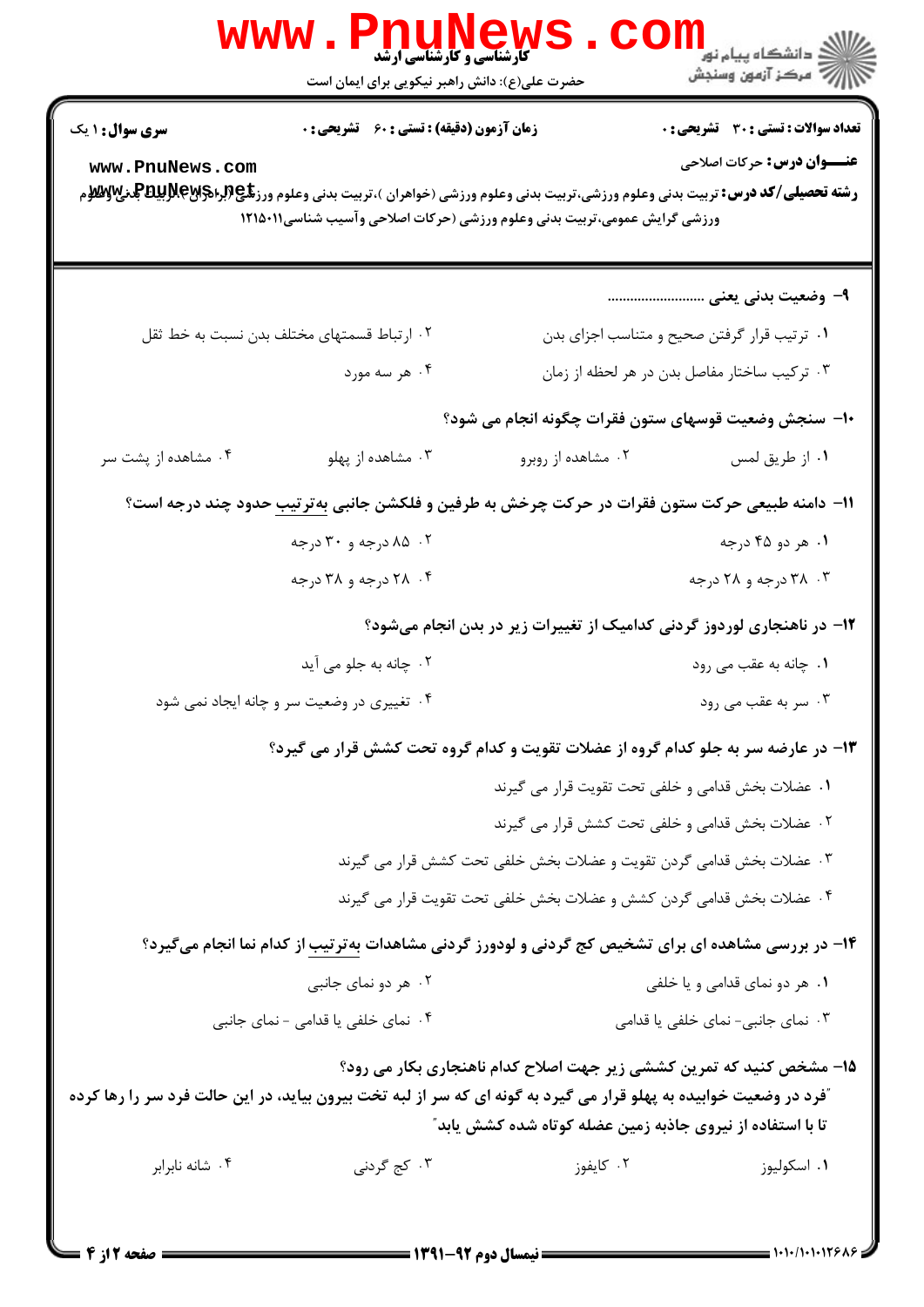| سری سوال : ۱ یک                                                                                                                                                         | <b>زمان آزمون (دقیقه) : تستی : 60 ٪ تشریحی : 0</b> |                                                                           | <b>تعداد سوالات : تستي : 30 ٪ تشريحي : 0</b>                                           |
|-------------------------------------------------------------------------------------------------------------------------------------------------------------------------|----------------------------------------------------|---------------------------------------------------------------------------|----------------------------------------------------------------------------------------|
| www.PnuNews.com<br><b>رشته تحصیلی/کد درس:</b> تربیت بدنی وعلوم ورزشی،تربیت بدنی وعلوم ورزشی (خواهران )،تربیت بدنی وعلوم ورز <b>شگی(ببراپویلپولالپویلوی بو</b> لایی بازی |                                                    | ورزشی گرایش عمومی،تربیت بدنی وعلوم ورزشی (حرکات اصلاحی وآسیب شناسی۱۲۱۵۰۱۱ | <b>عنـــوان درس :</b> حرکات اصلاحی                                                     |
|                                                                                                                                                                         |                                                    |                                                                           | ۱۶- تمرین تقویتی حرکت دورسی فلکشن در مورد کدام عارضه توصیه می شود؟                     |
| ۰۴ انگشت شست کج                                                                                                                                                         | ۰۳ کف پای گود                                      | ۲. انگشت چکشی                                                             | ۰۱ کف پای صاف                                                                          |
| ۱۷– اگر فردی در حالت ایستاده با شانه خود به توپ فوتبال یا والیبال ضربه بزند تا توپ به طرف بالا رود، سعی در اصلاح کدام                                                   |                                                    |                                                                           | عارضه دارد؟                                                                            |
|                                                                                                                                                                         | ٠٢ اسكوليوز                                        |                                                                           | ٠١. شانه های افتاده نابرابر                                                            |
|                                                                                                                                                                         | ۰۴ کايفوز                                          |                                                                           | ٠٣ انحراف جانبي لگن                                                                    |
|                                                                                                                                                                         |                                                    |                                                                           | 18- كدام گزينه از جمله علل بروز عارضه شست كج است؟                                      |
|                                                                                                                                                                         | ۰۲ کف پای پهن                                      |                                                                           | ۰۱ کف پای صاف                                                                          |
|                                                                                                                                                                         | ۰۴ کف پای صاف و کف پای پهن                         |                                                                           | ۰۳ کف پای گود                                                                          |
|                                                                                                                                                                         |                                                    |                                                                           | ۱۹- متصل نبودن اثر پاشنه و سینه پا به یکدیگر ، از ویژگیهای کدام ناهنجاری است؟          |
| ۰۴ شست کج                                                                                                                                                               | ۰۳ کف پای پهن                                      | ۰۲ کف پای گود                                                             | ٠١ كف پاى صاف                                                                          |
|                                                                                                                                                                         |                                                    |                                                                           | <b>۳۰</b> - تمایل به ضربدری شدن زانو و چرخش پاشنه به خارج از نشانه های کدام عارضه است؟ |
| ۰۴ انگشت چکشی                                                                                                                                                           | ۰۳ انگشت کج                                        | ۰۲ کف پای صاف                                                             | ۰۱ کف پای گود                                                                          |
|                                                                                                                                                                         |                                                    |                                                                           | <b>۲۱</b> - در عارضه کف پای صاف کدام دسته از عضلات تحت تمرینات کششی قرار می گیرند؟     |
| ۰۲ درشت نئی خلفی و عضلات نازک نئی                                                                                                                                       |                                                    |                                                                           | ۰۱ درشت نئی قدامی و عضلات نازک نئی                                                     |
|                                                                                                                                                                         | ۰۴ گروه عضلات نازک نئی                             |                                                                           | ۰۳ درشت نئی قدامی و خلفی                                                               |
| <b>۲۲</b> - آدر وضعیت خوابیده به پهلو، یک پا را در امتداد خط افق بالاتر برده و به طرف پائین و عقب ببرید <i>"</i> چه نوع تمرینی است و                                    |                                                    |                                                                           |                                                                                        |
|                                                                                                                                                                         |                                                    |                                                                           | در مورد کدام عارضه تجویز می شود؟                                                       |
|                                                                                                                                                                         | ۰۲ تقویتی- زانوی پرانتزی                           |                                                                           | ۰۱ تقویتی- زانوی ضربدری                                                                |
|                                                                                                                                                                         | ۰۴ کششی - زانوی پرانتزی                            |                                                                           | ۰۳ کششی- زانوی ضربدری                                                                  |